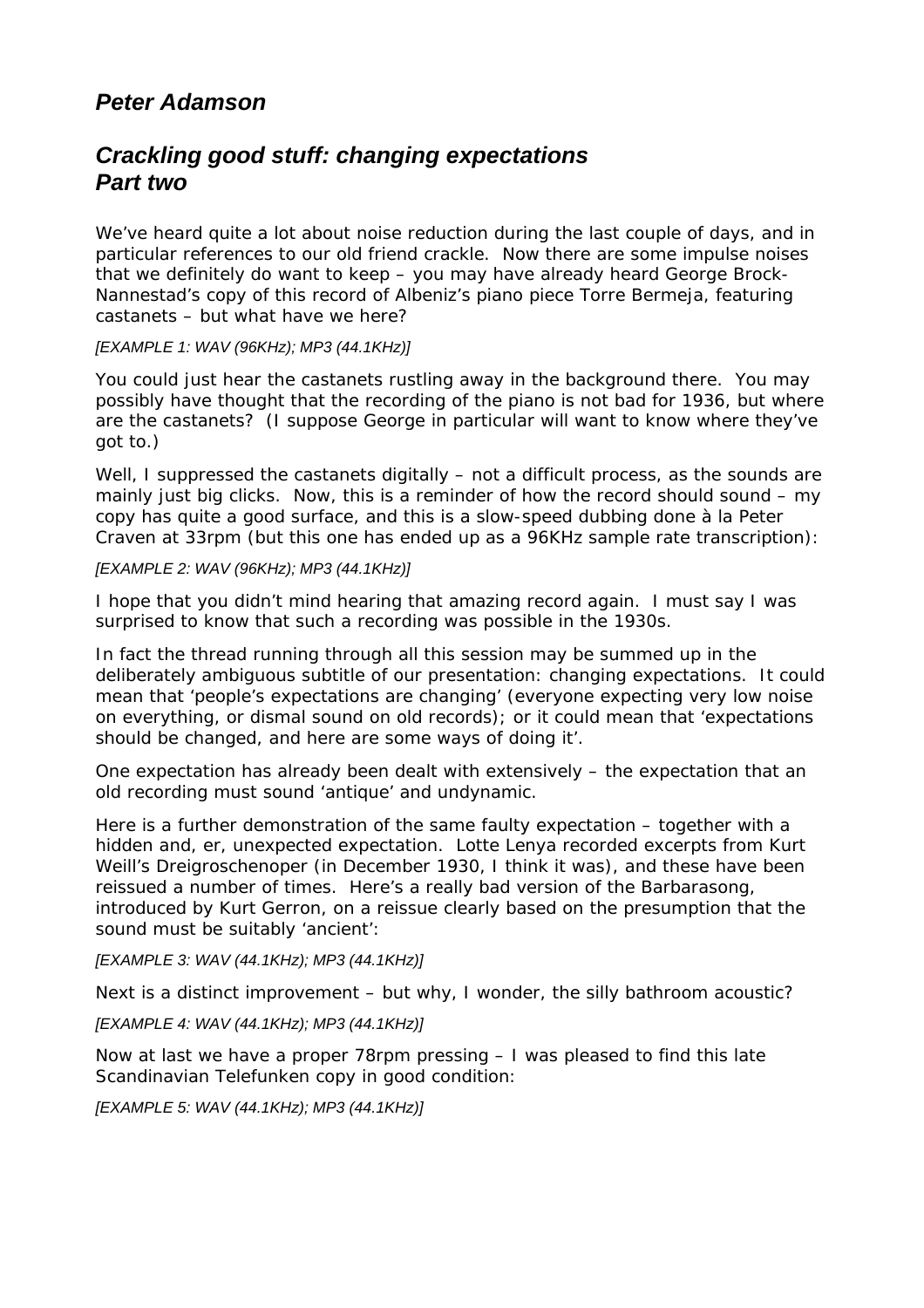But, oh dear! This isn't right at all – this issue must actually be a dubbing by Telefunken from a genuine original pressing, because here is what it should sound like:

## *[EXAMPLE 6: WAV (44.1KHz); MP3 (44.1KHz)]*

And yes, there were indeed slight differences in the pitch – but that's all part of the listening experience, and I've just left them 'as is'. I think the better commercial reissue was probably made still from the dubbed version – the expectation there was probably that a 78rpm pressing must be equivalent to the original recording. Only someone who'd heard the original would have recognised the problem.

(I think it takes so many years off Lenya's age, if I was her and still alive I'd probably sue the first company for misrepresentation.)

Next, we have expectations about digital processing – particularly *over*-processing, of course. You might class this as a 'simplification' of the sound – certainly my early experience with recording to digital audio tape was that the sound was clean, yes, but somehow simplified compared with the original. A more modern process of course is the MP3 type of signal reduction – in other words, *deliberate* simplification so as to take up less storage space. But is it always really simplification? Here's an example that may raise some doubts – subtle, but significant (I should say that this is not an MP3 file):

## *[EXAMPLE 7: WAV (44.1KHz); MP3 (44.1KHz)]*

That's an excerpt from Pfitzner's Symphony in C recorded by him in Germany in 1940 soon after its first performance. I've done a certain amount of digital cleaning up – you might call it 'simplification', but the sound still seems basically fine.

Now here's what happened when I transferred the file to my iPod – an MP3 file at 128K bits per second, incidentally. It seems not bad in the loud parts (although a little coarser) – but listen to what happens as the music gets quieter: all sorts of odd wee holes and gargly effects appear.

#### *[EXAMPLE 8: WAV (44.1KHz); MP3 (44.1KHz)]*

I thought I'd got a fault on my iPod when I heard that. It's not a nice sound, and a poor portrayal of the orchestral playing, so that the musical performance is badly compromised – something to consider when studying what might be called a 'presentation copy'. Maybe the noise reduction simplification interfered in some way with the MP3 simplification.

Just to redress the balance a bit: listen to this excerpt of a show song by Al Jolson, dating from 1918, also in a compressed format:

#### *[EXAMPLE 9: WAV (44.1KHz); MP3 (44.1KHz)]*

You may be surprised to know that I downloaded that from an Irish radio broadcast – on the Internet at a mere *seventeen* Kilobits per second! So expectations – either way – about low bit-rates and use of MP3-type compression may need to be informed.

One thing that has interested me is the facility on various sound processing computer programs – especially those for removal or reduction in background noise – for checking on what has been removed; that is, a direct difference between the original and the processed audio data. You can, of course, get some similar results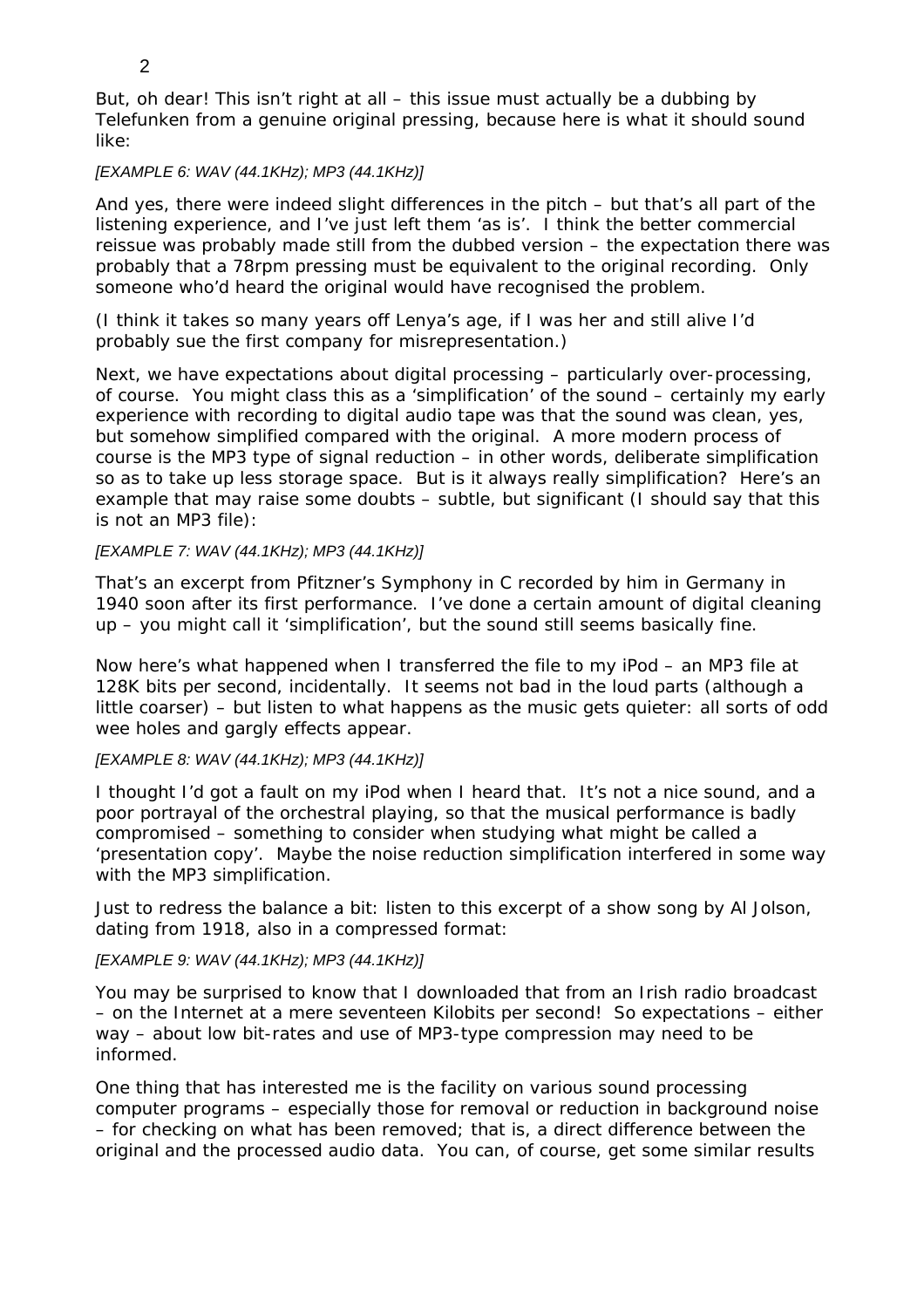3

by simply taking the original file and the processed file as *data* and then doing the numerical subtraction, sample by sample.

In the following examples, I want to show that your expectations about what is removed may possibly be misled:

Here is Artur Schnabel playing the opening of Beethoven's Sonata op 110 in 1932:

# *[EXAMPLE 10: WAV (44.1KHz); MP3 (44.1KHz)]*

And this is what we're now going to remove: you'll hear that there are some odd wee bits of the piano sound, not very musical and not very loud, but still there. Maybe it won't make much difference to the music if we remove this stuff – this is what we want to remove: noise and crackle:

# *[EXAMPLE 11: WAV (44.1KHz); MP3 (44.1KHz)]*

Now, what do you think the result would be if we did remove the part of the sound that you've just heard? Well, here it is:

# *[EXAMPLE 12: WAV (44.1KHz); MP3 (44.1KHz)]*

Rather weird, isn't it! No noise, but sounds to me a bit like a glass harmonica.

Now let's have another go, starting from the end result instead: here's the same original recording with an extremely *small* difference which is the result of doing a bit of simple digital processing – the difference is so small that I can absolutely guarantee that you would not be able to hear it under *any* circumstances:

# *[EXAMPLE 13: WAV (44.1KHz); MP3 (44.1KHz)]*

Now let's hear the difference between that and the original audio file – just subtract the final result from the original (take one file and subtract it from the other one) and we might *expect* to hear nothing, or nearly nothing, as the difference is so inaudible. But, instead we get this:

## *[EXAMPLE 14: WAV (44.1KHz); MP3 (44.1KHz)]*

Well, you might say that this time we've removed an awful lot – and it sounds awful, too! The tiny difference is a just a one millisecond delay – the second version was absolutely identical to the original but delayed by one-thousandth of a second, and so the simple numerical difference between the data files was enormous, as you could hear.

So you cannot always rely on a simple difference between original and processed versions. These examples were extremely crude, but you may like to consider what might be happening in more subtle cases, where "what you've never known, you'll never miss!''

One of the dangers of coming last in this symposium has always been the possibility of being pre-empted. My presentation as advertised in our abstract was going to finish with an investigation into your immediate reactions to different levels of crackle levels on two different transcriptions. But alas I was again upstaged – this time by Roger Beardsley, who casually threw in a demonstration which was so similar to mine that I had to go and organise something else (overnight!).

So I decided instead to include other material I happen to have to hand – and at least I can let you hear something dear to my heart, and not covered by anyone else so far: Berliner discs. If you want to know more about these, do please talk to me afterwards.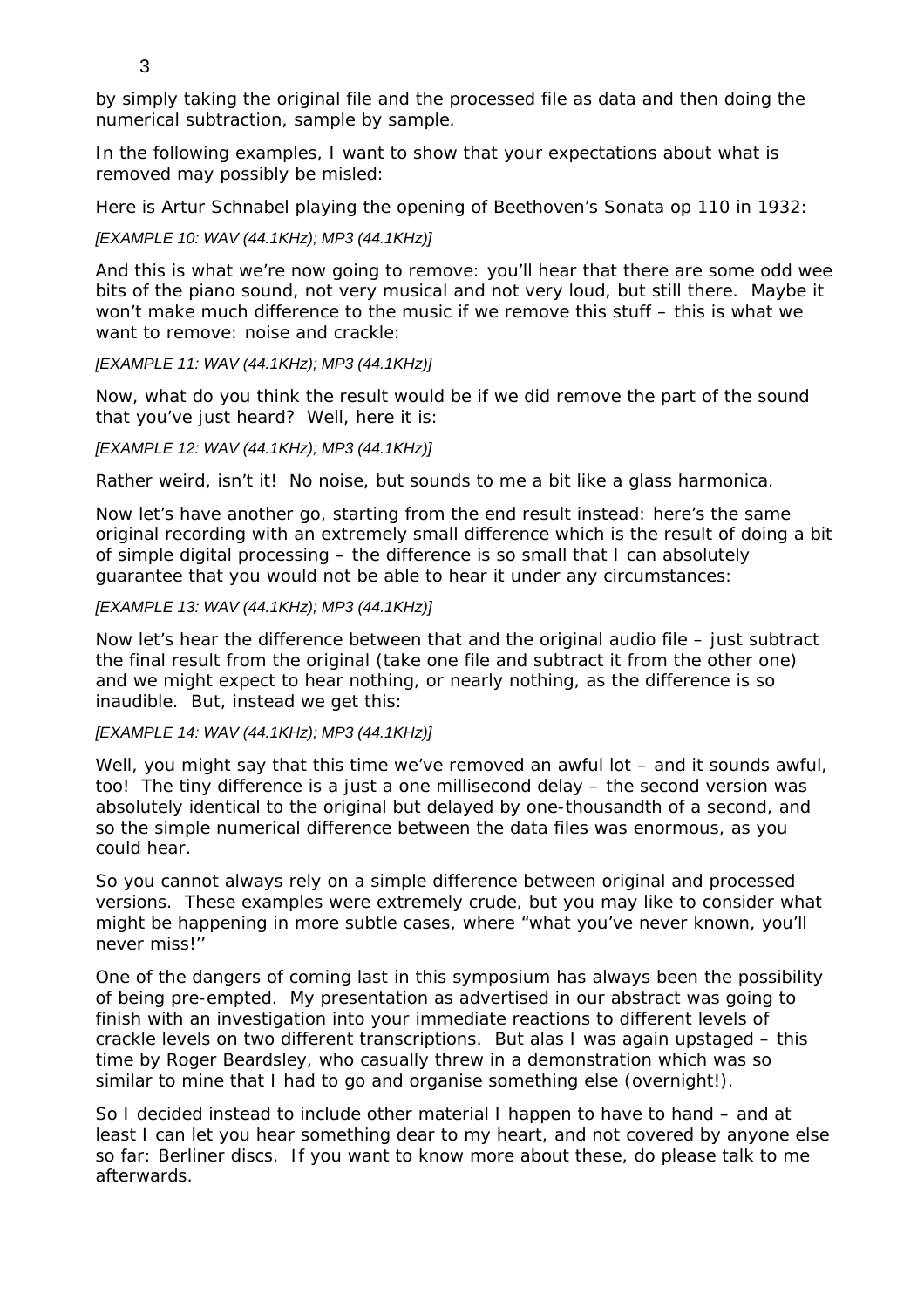The main thing just now is that they are the earliest commercial recordings made and sold as flat discs, and they just fascinate me! As I have the privilege of owning a fair number of these, this is an opportunity to let you hear a few unusual early discs that extend the thread of the unexpected – not perhaps expectations that *should* be changed, but still quite fun.

On the first disc we have a mad French accompanist, in Paris 1899: this recording is *supposed* to be *La donna è mobile* sung in French (as *Comme la plume au vent*) in a setting that would have raised Verdi's eyebrows (if not his hackles). I think that frankly the pianist was a little tipsy, or perhaps just bored – he certainly isn't playing from a score. The singer – a Monsieur Bru – seems to be quite unfazed by this and ploughs on unperturbed; perhaps he was colluding – or just not listening:

## *[EXAMPLE 15: WAV (44.1KHz); MP3 (44.1KHz)]*

When I bought the next disc, I had a nasty shock, in an area touched upon several times in this symposium – see how soon you can spot it before it becomes obvious.

## *[EXAMPLE 16: WAV (44.1KHz); MP3 (44.1KHz)]*

Well, I knew that there was something slightly wrong when I first played it, but I wasn't prepared for that! That was poor old Michailova in St Petersburg in 1901. There is a slight pitch rise throughout most of the side, which takes a sudden leap at the end. Here's the same disc after a little gentle tidying up – and a definitely invasive assault on the pitch problem.

## *[EXAMPLE 17: WAV (44.1KHz); MP3 (44.1KHz)]*

It's not perfect – I'm sure that the pitch went down very slightly a bit at one point – but it's very tricky to do that.

Lastly, as we've had a number of castanets in these talks, quite unexpectedly – apart from George's, there were other ones as well (some not mentioned, in passing) – I shall now leave you with even more castanets, this time included on an 1899 disc from Madrid: this is Señor Mochuelo with the first part of his Sevillana:

## *[EXAMPLE 18: WAV (44.1KHz); MP3 (44.1KHz)]*

I think you can see one reason why I like collecting these records – there are the sorts of things that would not happen anywhere else.

Anyway, thank you very much for listening to me. I'm sorry that I wasn't able to do the particular trickery that I was intending to do, but it gave me the opportunity of letting you hear some of these very early discs – so, thank you.

## **Audio examples**

- 1. Albeniz: 'Torre bermeja' (arr. castanets + piano): Manuela del Rio (castanets) + L Campioleti (piano): HMV X4711 (0LA1082-1, Paris, 1936) castanets removed digitally, as 'clicks'
- 2. as 1. with castanets, as original
- 3. Weill: *Die Dreigroschenoper* 'Barbarasong': Lotte Lenya (soprano), Kurt Gerron (announcer) + Lewis Ruth Band cond Theo Mackeben [via reissue: Capriccio 10 346]
- 4. as 3. [via reissue: Teldec 6.41911 AJ]
- 5. as 3. [from 78rpm: Telestar (Scandinavian Telefunken) A754
	- $=$  dubbing (15909-50,  $=$ ?1950)]